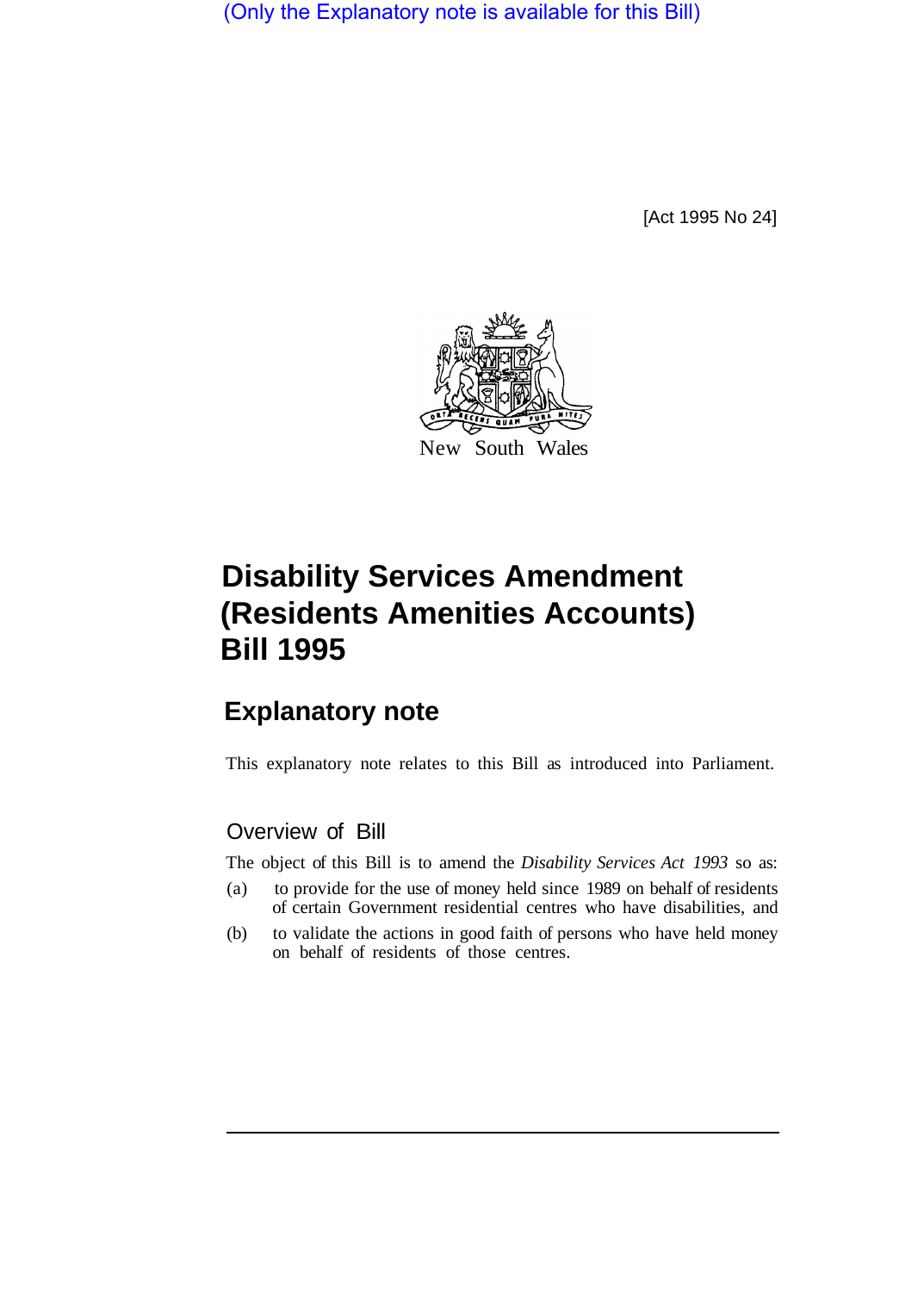Disability Services Amendment (Residents' Amenities Accounts) Bill 1995 [Act 1995 No 24]

Explanatory note

### Outline of provisions

**Clause 1** sets out the name (also called the short title) of the proposed Act.

**Clause 2** provides that the proposed Act will commence on the date on which the Governor assents to it.

**Clause 3** gives effect to the Schedule of amendments to the *Disability Sewices Act 1993.* 

#### **Schedule 1 Amendments**

**Schedule 1 (1)** inserts in the *Disability Services Act 1993* proposed section 26A which will give effect to proposed Schedule 3 to that Act.

**Schedule 1 (2)** inserts in the *Disability Sewices Act 1993* proposed Schedule 3. That Schedule contains the following provisions:

- Clause **1,** which defines relevant expressions for the purposes of the Schedule.
- Clause 2, which will allow money held in residents' amenities accounts at Government residential centres that are still operating to be used to provide amenities for the benefit of the residents of those centres. However, the use must be in accordance with a scheme approved by the Minister from time to time. The Minister will be able to give approval only after consulting persons who are residents of the centre concerned or who appear to the Minister to be representatives of those residents.
- Clause 3, which will allow the Minister to deal with money held in residents' amenities accounts in relation to Government residential centres that have ceased to operate. The Minister will be able to pay money held in such an account to the person in charge of an existing Government residential centre to be used to provide amenities for the benefit of the residents of the centre. Alternatively, the Minister will be able to pay some or all of that money to the person in charge of premises under the Minister's control that are used for providing accommodation, support or other services to persons who have disabilities for the benefit of the residents of those premises.
- Clause 4, which will make it clear that money held in a residents' amenities account may be invested pending its use for the purpose of providing amenities for the benefit of residents of existing Government residential centres or premises of the kind referred to in proposed clause 3.